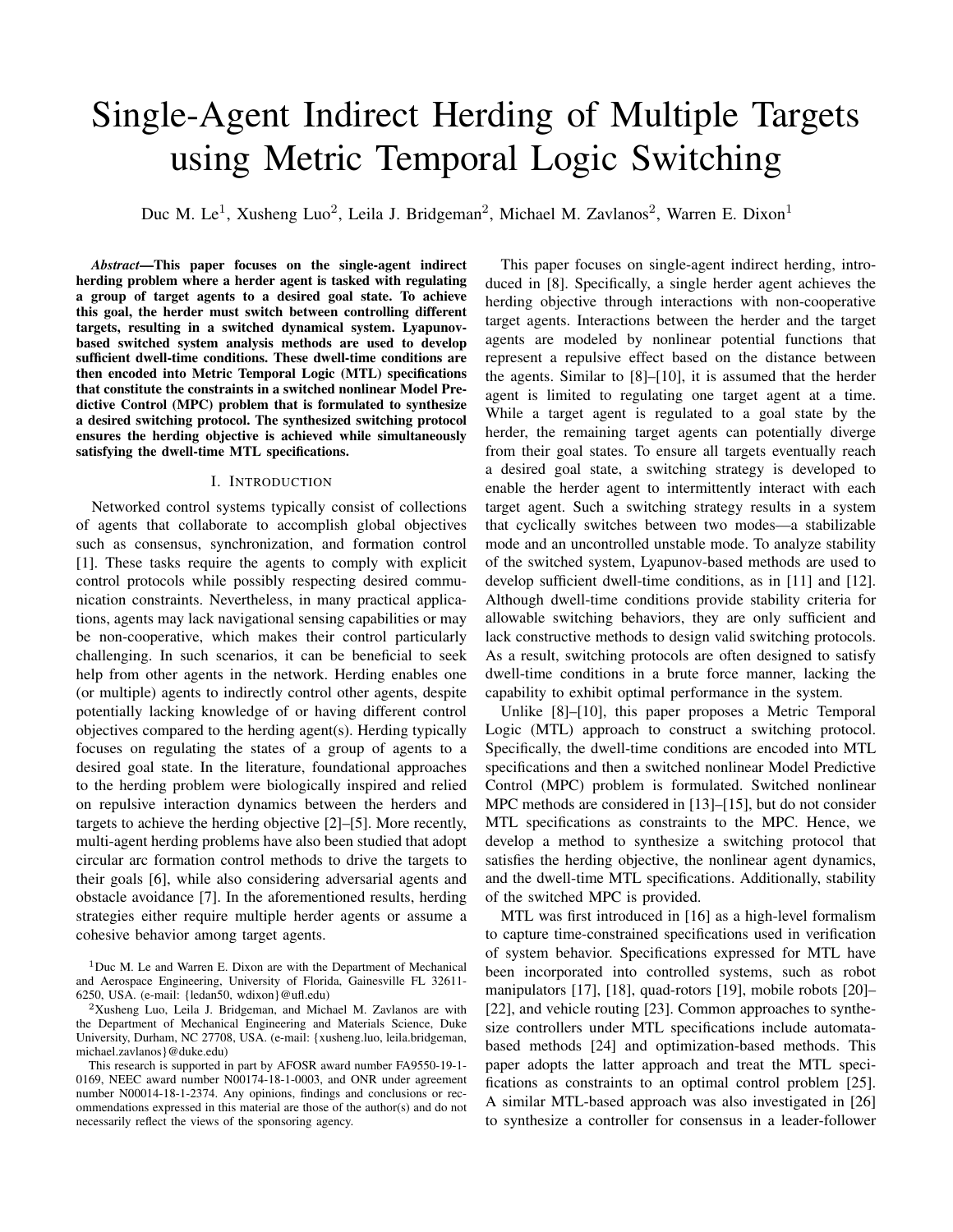network, but for a class of linear switched systems. Compared to [26], this paper focuses on the indirect herding problem for a class of nonlinear switched systems.

# II. PRELIMINARIES

This section provides the syntax and semantics of MTL. MTL is a type of formal logic which is defined over a set of atomic propositions  $AP$ , Boolean operators, conjunction  $\land$ and negation  $\neg$ , and temporal operators "until" U. The syntax of MTL follows the grammar

$$
\phi ::= \top | \pi | \phi_1 \wedge \phi_2 | \phi_1 \vee \phi_2 | \neg \phi | \phi_1 \mathcal{U}_{\mathcal{I}} \phi_2,
$$

where  $\top$  is unconditionally true,  $\pi$  is an atomic proposition that represents a statement evaluated as either true or false at any time,  $\phi_1$  and  $\phi_2$  are MTL formulas, and  $\mathcal I$  is a time interval of the form  $\mathcal{I} = [a, b]$  such that  $a, b \in \mathbb{N}_{\geq 0}$  and  $a \leq b$ . The two operators "eventually"  $\diamondsuit$  and "always"  $\Box$  can be derived from the operator "until" U as  $\Diamond \tau \phi = \top U_{\mathcal{I}} \phi$  and  $\Box \tau \phi = \neg \Diamond \tau \neg \phi$ , respectively.

Let  $\{b(0)b(1)b(2)...b(t_j)... \}$  be a discrete-timed sequence of binary variables such that  $b(t_j)$  is true or false for all time indices  $t_j \in \mathbb{N}_{\geq 0}$ .<sup>1</sup> The semantics of an MTL formula, which is defined later, is evaluated over such timed sequences. The sequence should be sufficiently long to definitively determine whether it satisfies the MTL formula. This shortest length is referred to as the necessary length of an MTL formula  $\phi$ , denoted by  $\|\phi\|$ , which is recursively defined as [27]

$$
\|\pi\| = 0
$$
  
\n
$$
\|\neg \phi\| = \|\phi\|
$$
  
\n
$$
\|\phi_1 \wedge \phi_2\| = \max(\|\phi_1\|, \|\phi_2\|)
$$
  
\n
$$
\|\phi_1 U_{[a,b]} \phi_2\| = b + \max(\|\phi_1\|, \|\phi_2\|).
$$

However, satisfaction of formulas such as  $\square_{[0,\infty]}\pi$  require infinite sequences. To enable a satisfactory evaluation over a discrete-time sequence of finite length, we distinguish between the strong and weak satisfaction relations. Specifically, let  $b(0 : h) = b(0)b(1)...b(h)$ , where the integer  $h \in \mathbb{N}_{\geq 0}$ is positive. Then, the finite sequence  $b(0 : h)$  is recursively defined to strongly or weakly satisfy the formula  $\phi$  at time index  $t_j$ , denoted by  $b(0 : h), t_j \models_S \phi$  and  $b(0 : h), t_j \models_W \phi$ , respectively. Moreover, the sequence  $b(0 : h)$  strongly or weakly satisfies  $\phi$  if it strongly or weakly satisfies  $\phi$  at time 0, i.e.,  $b(0 : h)$ ,  $0 \models_S \phi$  or  $b(0 : h)$ ,  $0 \models_W \phi$ , respectively.

**Definition 1.** A discrete-time sequence  $b(0 : h)$  of finite length strongly satisfies the MTL formula  $\phi$  at time index  $t_j$  if [26]:

$$
b(0:h), t_j \models_S \top \Leftrightarrow t_j \leq h \wedge b(t_j) = \top,
$$
  
\n
$$
b(0:h), t_j \models_S \neg \phi \Leftrightarrow b(0:h), t_j \not\models w \phi
$$
  
\n
$$
b(0:h), t_j \models_S \phi_1 \wedge \phi_2 \Leftrightarrow b(0:h), t_j \models_S \phi_1
$$
  
\n
$$
\wedge b(0:h), t_j \models_S \phi_2,
$$
  
\n
$$
b(0:h), t_j \models_S \phi_1 \mathcal{U}_\mathcal{I} \phi_2 \Leftrightarrow \exists t'_j \in t_j + \mathcal{I}, s.t.
$$
  
\n
$$
b(0:h), t'_j \models_S \phi_2 \wedge b(0:h), t''_j \models_S \phi_1, \forall t''_j \in [t_j, t'_j).
$$

<sup>1</sup>For simplicity, we restrict to the sequence of binary variables, which corresponds to the sequence of switching signals that are subsequently defined in Section IV.

**Definition 2.** A discrete-time sequence  $b(0 : h)$  of finite length weakly satisfies the MTL formula  $\phi$  at time index  $t_i$  if [26]:

$$
b(0:h), t_j \models_W \top \Leftrightarrow (t_j \leq h \land b(t_j) = \top)
$$
  
\n
$$
\lor t_j > h,
$$
  
\n
$$
b(0:h), t_j \models_W \neg \phi \Leftrightarrow b(0:h), t_j \not\models_S \phi
$$
  
\n
$$
b(0:h), t_j \models_W \phi_1 \land \phi_2 \Leftrightarrow b(0:h), t_j \models_W \phi_1
$$
  
\n
$$
\land b(0:h), t_j \models_W \phi_2,
$$
  
\n
$$
b(0:h), t_j \models_W \phi_1 \mathcal{U}_1 \phi_2 \Leftrightarrow \exists t'_j \in t_j + \mathcal{I}, s.t.
$$
  
\n
$$
b(0:h), t'_j \models_W \phi_2 \land b(0:h), t''_j \models_S \phi_1, \forall t''_j \in [t_j, t'_j).
$$

Informally speaking, a finite timed sequence weakly satisfies the formula  $\phi$  if it does not strongly violate it for now, and there are possibilities to extend the sequence to strongly satisfy the formula if its necessary length is finite.

## III. PROBLEM DEFINITION

Consider a network of  $N \in \mathbb{N}_{\geq 3}$  agents composed of a single herder agent and multiple target agents. The states of the target agents are denoted by  $x_i : \mathbb{R}_{\geq 0} \to \mathbb{R}^n$  for all  $i \in T =$  $\{1, 2, ..., N-1\}$  and their goal states are denoted by  $x_{i,q} \in \mathbb{R}^n$ for all  $i \in T$ . It is assumed the goal locations are unknown to the targets and only known to the herder. Moreover, it is assumed that the targets can possibly be non-cooperative, i.e., the target agents may diverge from the goal locations. The state of the herder agent is denoted by  $x_N : \mathbb{R}_{\geq 0} \to \mathbb{R}^n$ .

The dynamics of the target agents are modeled as

$$
\dot{x}_{i}(t) = \alpha_{i} (\|x_{i} - x_{N}\|) (x_{i} - x_{N}) + f_{i}(x_{i}, t), \quad (1)
$$

where  $f_i: \mathbb{R}^n \times \mathbb{R}_{\geq 0} \to \mathbb{R}^n$  for all  $i \in T$  denote the drift dynamics, and  $\alpha_i : \mathbb{R}_{\geq 0} \to \mathbb{R}_{>0}$  for all  $i \in T$  denote nonlinear potential functions. In (1), the drift dynamics model the tendency of the target agents to diverge from the goal location, and the potential functions model the tendency of the target agent to be repelled (or attracted) by the herder agent. The potential functions are known for all target agents and depend on the distance between the herder and each target. The following assumptions are made on the target agent dynamics.

**Assumption 1.** The drift dynamics  $f_i$  are locally Lipschitz and can be bounded by  $||f_i(x_i, t)|| \leq \overline{f}_i$  for all  $x_i \in \mathbb{R}^n$  and  $t \in \mathbb{R}_{\geq 0}$ , where the positive constants  $\overline{f}_i \in \mathbb{R}_{\geq 0}$  are known for all  $i \in T$ .

**Assumption 2.** The potential functions  $\alpha_i$  are locally Lipschitz and can be bounded by  $\underline{\alpha}_i \leq \alpha_i (\Vert x_i - x_N \Vert) \leq \overline{\alpha}_i$  for all  $x_i, x_N \in \mathbb{R}^n$ , where the positive constants  $\underline{\alpha}_i, \overline{\alpha}_i \in \mathbb{R}_{>0}$ are known for all  $i \in T$ .

For simplicity, the herder agent is modeled by the single integrator dynamics<sup>2</sup>

$$
\dot{x}_N\left(t\right) = u\left(\sigma_i\left(t\right),t\right),\tag{2}
$$

where  $u : \{0,1\}^{(N-1)} \times \mathbb{R}_{\geq 0} \to \mathbb{R}^n$  denotes the switching control input of the herder agent, and  $\sigma_i : \mathbb{R}_{\geq 0} \to \{0, 1\}$  for all

<sup>&</sup>lt;sup>2</sup>Various dynamic models can also be used for the herder, where established methods could be applied to yield the desired behavior.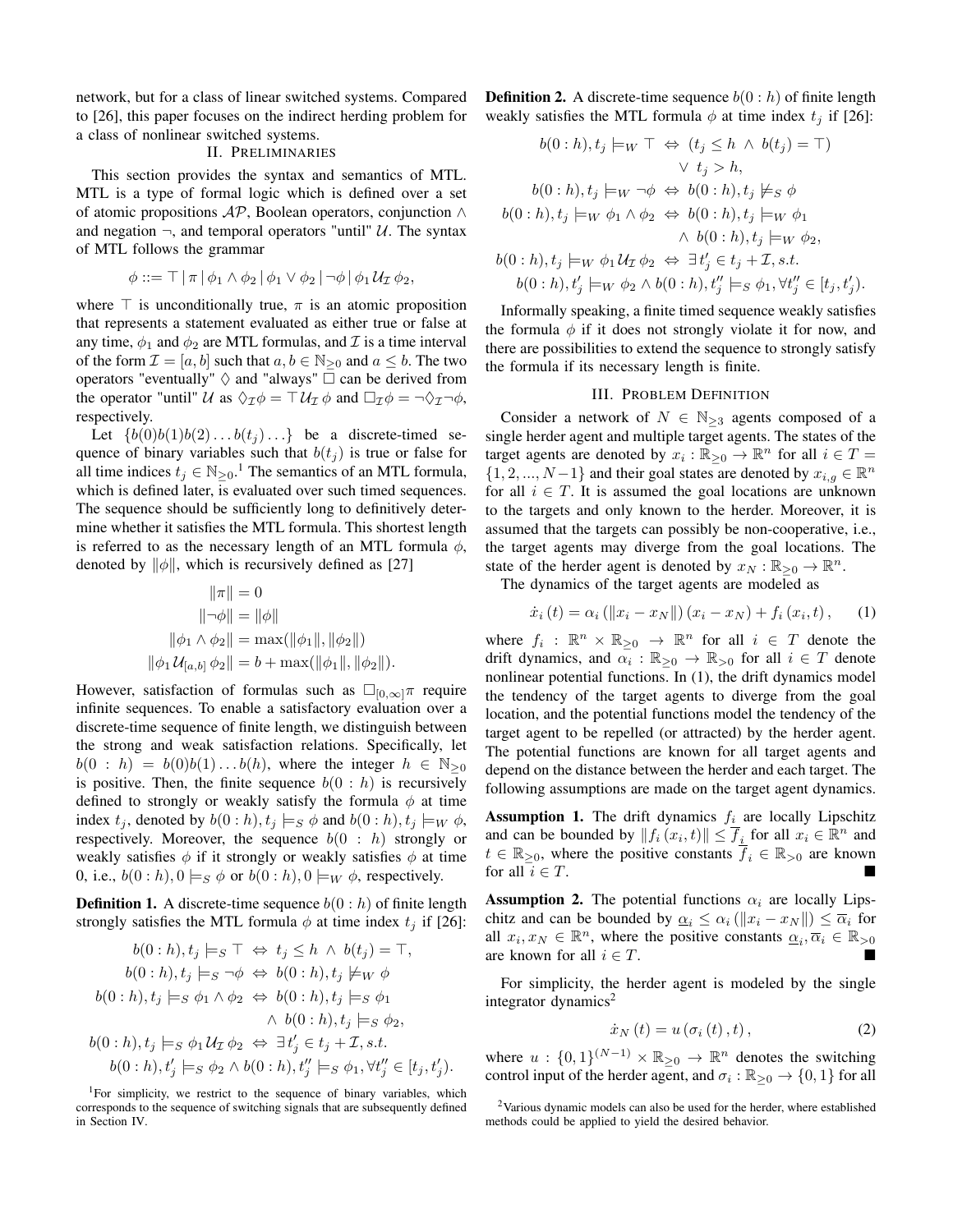$i \in T$  denotes the switching signal for each target agent. The switching signal assigns targets to the herder, one at a time, to capture the fact that the herder agent can only regulate one target at a time. Thus, it is required to intermittently switch between different targets to drive all of them to their desired goals. In this paper, we consider the following problem.

**Problem 1.** Consider a group of  $N - 1$  target agents and a single herder agent satisfying the dynamics in (1) and (2), respectively. Determine a control input  $u(\sigma_i(t), t)$  for the herder and corresponding switching signals  $\sigma_i (t)$  for all target agents such that all targets are driven to their goal states.

To solve Problem 1, a Lyapunov-based switched system approach is used to analyze the stability of the closed-loop dynamical system with an MTL framework to model the desired switching signals  $\sigma_i(t)$ . More specifically, we construct a switched system that cyclically switches between two modes, a stabilizable mode corresponding to targets being chased by the herder, and an uncontrolled unstable mode corresponding to targets not being chased that can potentially diverge from their goals. Using Lyapunov-based methods, the developed dwelltime conditions must be satisfied by the switching signals to ensure stability of the overall switched system. Then, these dwell-time conditions are encoded into MTL specifications and a switched nonlinear MPC problem is formulated to obtain the optimal switching signal  $\sigma_i(t)$  that satisfies these MTL specifications.

To quantify the herding objective, a tracking error  $e_i$ :  $\mathbb{R}_{\geq 0} \to \mathbb{R}^n$  for all  $i \in T$ , is defined by

$$
e_i(t) \triangleq x_i(t) - x_{i,g}, \tag{3}
$$

where,  $x_{i,g} \in \mathbb{R}^n$  for all  $i \in T$  denotes the desired goal location of the target agents. Due to the fact that the target agent dynamics in (1) do not explicitly contain a control input, a back-stepping strategy is used to inject a virtual control input into the dynamics of the target agents. The back-stepping error, denoted by  $\eta : \mathbb{R}_{\geq 0} \to \mathbb{R}^n$ , is defined by

$$
\eta(t) \triangleq x_d \left(\sigma_i\left(t\right), t\right) - x_N\left(t\right),\tag{4}
$$

where the herder agent's desired trajectory is denoted by  $x_d : \{0,1\}^{(N-1)} \times \mathbb{R}_{\geq 0} \to \mathbb{R}^n$ . The herder agent's desired trajectory is subsequently designed in the analysis of the proposed back-stepping strategy and enables the herder agent to control the group of target agents.

Based on the subsequent stability analysis of the backstepping strategy, the herder agent tracks a desired trajectory. In doing so, the behavior of the herder agent indirectly influences the dynamics of the target agents to ensure the herding objective is achieved.

#### IV. CONTROLLER DESIGN

This section introduces the design of the desired herder trajectory and switching controller. Motivated by the subsequent optimal control formulation in Section VI, a discretetime binary variable is defined for each target agent by  $b_i : \mathbb{N}_{\geq 0} \to \{0, 1\}.$  At the discrete-time index  $t_j \in \mathbb{N}_{\geq 0}$ ,

the binary variable  $b_i(t_j) = 1$  when the i<sup>th</sup> target agent is in the chased mode, and  $b_i(t_j) = 0$  otherwise. The time period between discrete time instants is denoted by  $T_s \in \mathbb{R}_{>0}$ , i.e., at index  $t_j$ , the time instant is  $t_jT_s$ . Then, the switching signal is defined by

$$
\sigma_i(t) \triangleq b_i(t_j), \quad \forall t_j \in \mathbb{N}_{\geq 0}, t \in [t_j T_s, (t_j + 1)T_s). \quad (5)
$$

Furthermore, to facilitate the subsequent switching analysis, the set of operating modes is defined as  $\mathcal{P} \triangleq \{c, u\}$ , where  $c$  and  $u$  denote the chased and unchased modes, respectively. Henceforth, the times  $t_{i,k}^c \in \mathbb{R}_{\geq 0}$  and  $t_{i,k}^u \in \mathbb{R}_{\geq 0}$  denote the  $k^{th}$  instants when the  $i^{th}$  target agent switches to the chased mode and unchased mode, respectively, where  $k \in \mathbb{N}_{\geq 0}$  for all  $i \in T$ . Based on the switching instants, the duration of the  $k^{th}$  activation of the chased and unchased modes for the  $i^{th}$ target agent are defined as  $\Delta t_{i,k}^c \triangleq t_{i,k}^u - t_{i,k}^c$  and  $\Delta t_{i,k}^u \triangleq$  $t_{i,k+1}^c - t_{i,k}^u$ , respectively.

The desired trajectory for the herder agent acts as a virtual input to the target agent, and is designed  $as<sup>3</sup>$ 

$$
x_d \triangleq \sum_{i=1}^{N-1} \sigma_i \left( \frac{k_1}{\alpha_i} e_i + x_{i,g} \right), \tag{6}
$$

where the control gain  $k_1 \in \mathbb{R}_{>0}$  is defined as  $k_1 \triangleq k_{1,a} + k_{2,a}$ for the subsequent analysis. The control input of the herder agent is designed as

$$
u \triangleq \sum_{i=1}^{N-1} \sigma_i [k_2 \eta + \alpha_i e_i + (k_3 ||x_i - x_N|| + k_4) \operatorname{sgn}(\eta)], \tag{7}
$$

where  $k_2, k_3, k_4 \in \mathbb{R}_{>0}$  denote user-defined control gains, and sgn  $(\cdot)$  represents the signum function.

Based on the design of the switching signal, the  $i^{th}$  target agent that is currently chased corresponds to  $\sigma_i = 1$ . To facilitate the analysis, the current chased target agent is denoted by  $x^c$ , where  $x^c = x_i$  when the current target agent corresponds to the  $i^{th}$  target agent, and  $x^c = x_j$  otherwise (i.e.,  $j \in T \backslash i$ ). Similarly, the tracking error, desired goal, drift dynamics, and repulsive function associated with the current chased target agent denoted by  $e^c$ ,  $x_g^c$ ,  $f^c$ , and  $\alpha^c$ , respectively. It then follows, that the desired trajectory in (6) and switching controller in (7) can be expressed as  $x_d \equiv \frac{k_1}{\alpha^c}e^c + x_g^c$  and  $u \equiv k_2 \eta + \alpha^c e^c + (k_3 ||x^c - x_N|| + k_4)$  sgn $(\eta)$ , respectively.

By taking the time derivative of the tracking error in (3), using the definition of the back-stepping error in (4), and substituting the target agent dynamics and desired herder state given by (1) and (6), respectively, the closed-loop tracking error system of the  $i^{th}$  target agent is

$$
\dot{e}_i = \begin{cases} \left(e_i + \eta - \frac{k_1}{\alpha_i} e_i\right) \alpha_i + f_i, & t \in [t_{i,k}^c, t_{i,k}^u),\\ \left(x_i + \eta - \frac{k_1}{\alpha_j} e_j - x_{j,g}\right) \alpha_i + f_i, & t \in [t_{i,k}^u, t_{i,k+1}^c). \end{cases}
$$
\n(8)

<sup>3</sup>For notational brevity, functional dependence on states and time will be henceforth suppressed, except for when introducing new terms and where necessary for clarity.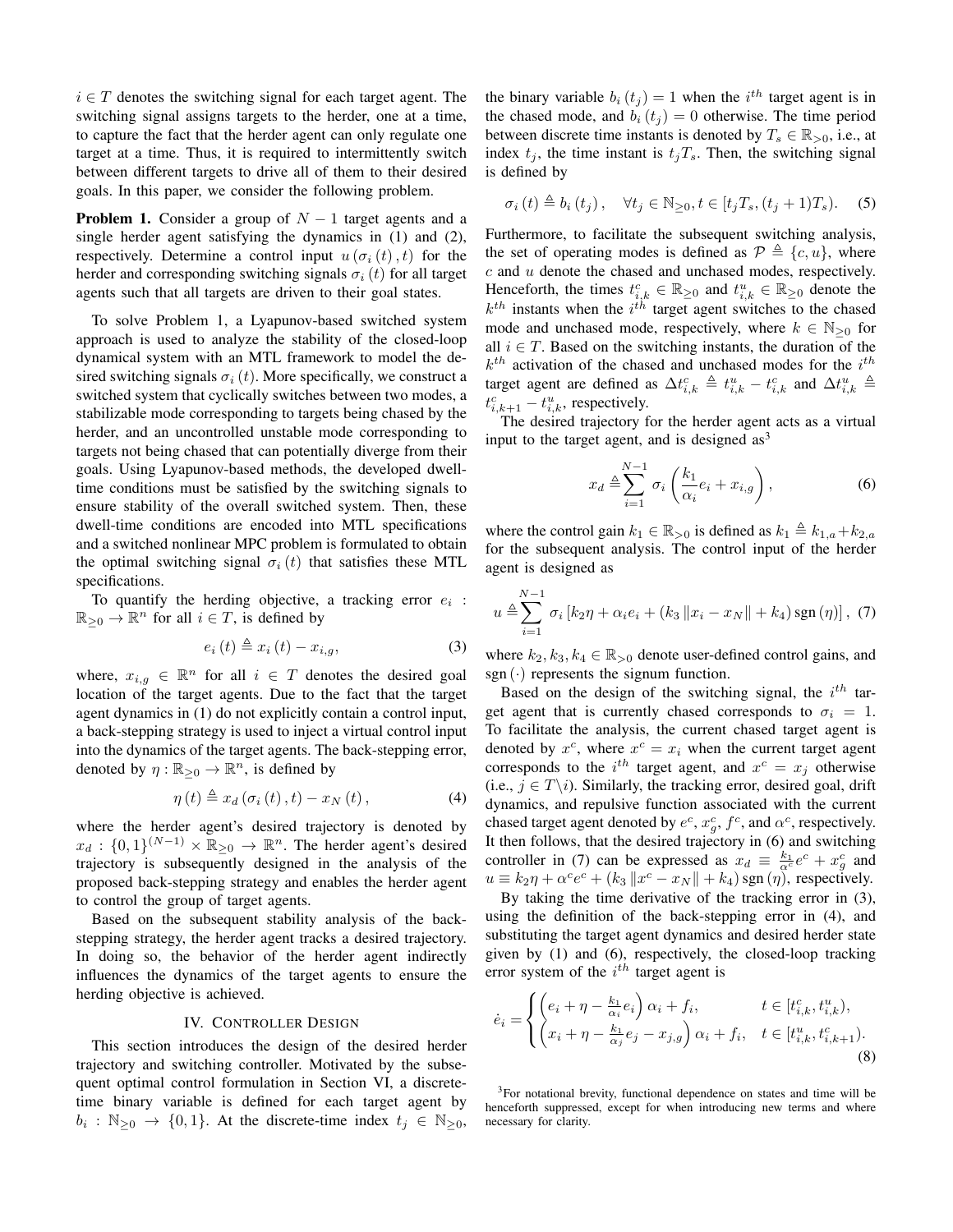By taking the time derivative of the back-stepping error (4) and substituting the control input in (7), yields the closed-loop back-stepping error system

$$
\dot{\eta} = \begin{cases} k_1 (x_i - x_N) + \frac{k_1}{\alpha_i} f_i - k_2 \eta - \alpha_i e_i \\ - (k_3 \|x_i - x_N\| + k_4) \operatorname{sgn}(\eta), & t \in [t_{i,k}^c, t_{i,k}^u), \\ k_1 (x_j - x_N) + \frac{k_1}{\alpha_j} f_j - k_2 \eta - \alpha_j e_j \\ - (k_3 \|x_j - x_N\| + k_4) \operatorname{sgn}(\eta), & t \in [t_{i,k}^u, t_{i,k+1}^c). \end{cases}
$$
(9)

#### V. SWITCHED SYSTEM STABILITY ANALYSIS

This section proposes a switched system analysis to develop dwell-time conditions that ensure stability of the closed-loop switched system in (8)-(9). The analysis first examines the behavior of the  $i^{th}$  target agent's state trajectories when operating in each of the two modes. The analysis shows the  $i^{th}$  target agent's state trajectories exponentially converge to a uniformly ultimate bound when in the chased mode. Then while in the unchased mode, its state trajectories are divergent. Based on the switching strategy, the target agents alternate between chased and unchased modes. A single cycle is considered as the time spanning both the chased and unchased modes, i.e.,  $t \in [t_{i,k}^c, t_{i,k+1}^c)$ . By analyzing the recursive relation of a candidate Lyapunov function extending over  $m \in \mathbb{N}_{\geq 0}$ cycles, sufficient dwell-time conditions are developed. These conditions ensure boundedness and convergence of the state trajectories, and require the  $i^{th}$  target agent to remain in the chased mode by a time ratio of the activation time in the unchased mode.

The candidate Lyapunov function, denoted by  $V_i : \mathbb{R}^{2n} \to$  $\mathbb{R}_{\geq 0}$  for all  $i \in T$ , is defined by

$$
V_i(z_i) \triangleq \frac{1}{2} e_i^T e_i + \frac{1}{2} \eta^T \eta = \frac{1}{2} ||z_i||^2, \tag{10}
$$

where  $z_i \triangleq [e_i^T, \eta^T]^T$ . The following lemma shows stability of the state trajectories when the  $i^{th}$  target agent is operating in the chased mode.

**Lemma 1.** *During time*  $t \in [t_{i,k}^c, t_{i,k}^u)$  *for all*  $k \in \mathbb{N}_{\geq 0}$  *and* i ∈ T*, the virtual input in (6) and the herder control input in (7) ensures the i<sup>th</sup> target agent's state trajectories are bounded by*

$$
||z_i||^2 \le C_{i,1} e^{-\lambda_{i,1} \left(t - t_{i,k}^c\right)} + \varepsilon_{i,1},\tag{11}
$$

*provided the following gain conditions are satisfied*

$$
k_{1,a} > \overline{\alpha}_i, k_{1,b} > 0, k_2 > 0, k_3 > k_1, k_4 > \frac{k_1 f_i}{\underline{\alpha}_i}, \quad (12)
$$

*where*  $C_{i,1}$ ,  $\lambda_{i,1}$ ,  $\varepsilon_{i,1} \in \mathbb{R}_{>0}$  *are known constants, and the*  $\emph{constants}$   $f_i$ ,  $\underline{\alpha_i}$ , and  $\overline{\alpha_i}$  are introduced in Assumptions 1 and *2, respectively.*

*Proof:* Taking the time derivative of the candidate Lyapunov function in (10), substituting the closed-loop error systems from (8) and (9), using Assumptions 1 and 2, and completing the squares yields

$$
\dot{V}_i \le -\lambda_{i,1} V_i + \delta_{i,1},\tag{13}
$$

where  $\lambda_{i,1} \triangleq 2 \min \{(k_{1,a} - \overline{\alpha}_i), k_2\}$  and  $\delta_{i,1} \triangleq \frac{\overline{f}_i^2}{4k_{1,b}}$  are known for all  $i \in T$ , provided the gain conditions in (12) are satisfied. The Comparison Lemma [28] is then used to solve (13). Then further upper-bounding yields

$$
V_i \le e^{-\lambda_{i,1}(t - t_{i,k}^c)} V_i \left( z_i \left( t_{i,k}^c \right) \right) + \frac{\delta_{i,1}}{\lambda_{i,1}}.
$$
 (14)

From (10), the solution in (14) can be expressed as (11), where the positive constants  $C_{i,1} \triangleq \left\| z_i \left( t_{i,k}^c \right) \right\|$ <br>The following Jamma davelope a <sup>2</sup> and  $\varepsilon_{i,1} \triangleq \frac{2\delta_{i,1}}{\lambda_{i,1}}$  $\frac{z\sigma_{i,1}}{\lambda_{i,1}}.$ 

The following lemma develops a maximum dwell-time condition. The condition ensures the  $i^{th}$  target agent's state trajectories are bounded by a user-defined parameter while operating in the unchased mode.

**Lemma 2.** *During time*  $t \in [t_{i,k}^u, t_{i,k+1}^c)$  *for all*  $k \in \mathbb{N}_{\geq 0}$  *and*  $i \in T$ , the virtual input in (6) and the herder control input in *(7) ensures the i<sup>th</sup> target agent's state trajectories are bounded by*

$$
||z_i|| \le \sqrt{2\overline{V}},\tag{15}
$$

*provided the following maximum dwell-time condition*

$$
\Delta t_{i,k}^u \le \frac{1}{\lambda_{i,2}} \ln \left( \frac{\overline{V} + \frac{\delta_{i,2}}{\lambda_{i,2}}}{V \left( z \left( t_{i,k}^u \right) \right)} + \frac{\delta_{i,2}}{\lambda_{i,2}} \right), \quad (16)
$$

*and the gain conditions in (12) are satisfied, where*  $\delta_{i,2}, \lambda_{i,2} \in$ R><sup>0</sup> *are known constants, and the user-defined threshold is* selected as  $\overline{V} > V\left(z\left(t_{i,k}^u\right)\right)$ .

*Proof:* Taking the time derivative of the candidate Lyapunov function in (10), substituting the closed-loop error systems from (8) and (9), using Assumptions 1 and 2, and using Young's Inequality yields

$$
\dot{V}_i \le \lambda_{i,2} V_i + \delta_{i,2},\tag{17}
$$

where  $\lambda_{i,2} \triangleq 2\left(\frac{5\overline{\alpha}_i}{2} + \frac{\overline{\alpha}_ik_1}{2\alpha_j} + \frac{1}{2}\right)$  and  $\delta_{i,2} \triangleq \frac{\overline{\alpha}_i}{2} ||x_{i,g}||^2 +$  $\frac{\overline{\alpha}_i}{2} \|x_{j,g}\|^2 + \frac{1}{2} \overline{f}_i^2 + \left( \frac{\overline{\alpha}_i k_1}{2 \alpha_j} + \frac{\overline{\alpha}_j}{2} \right) \|e_j \left( t_{i,k}^u \right)\|$ 2 are known constants. The Comparison Lemma [28] is applied to (17) to yield

$$
V_i \leq e^{\lambda_{i,2}\left(t - t_{i,k}^u\right)} \left( V\left(z_i\left(t_{i,k}^u\right)\right) + \frac{\delta_{i,2}}{\lambda_{i,2}} \right). \tag{18}
$$

To ensure the bound in (15) is satisfied, a sufficient condition is developed for the dwell-time  $\Delta t_{i,k}^u$  for all  $i \in T$  and  $k \in \mathbb{N}_{\geq 0}$ . Specifically, at the switching instant  $t_{i,k+1}^c$ , the solution (18) is bounded as

$$
V_i\left(z\left(t_{i,k+1}^c\right)\right) \leq e^{\lambda_{i,2}\Delta t_{i,k}^u}\left(V\left(z_i\left(t_{i,k}^u\right)\right)+\frac{\delta_{i,2}}{\lambda_{i,2}}\right) \leq \overline{V}.
$$
\n(19)

Then, solving the inequality in (19) results in the maximum dwell-time condition in (16), provided the user-defined parameter is selected as  $\overline{V} > V\left(z\left(t_{i,k}^u\right)\right)$  for all  $i \in T$  and  $k \in N_{\geq 0}$ . Provided the maximum dwell-time condition in (16) is satisfied, using the definition of the Lyapunov function in (10), the solution (19) is expressed as the bound in (15).  $\blacksquare$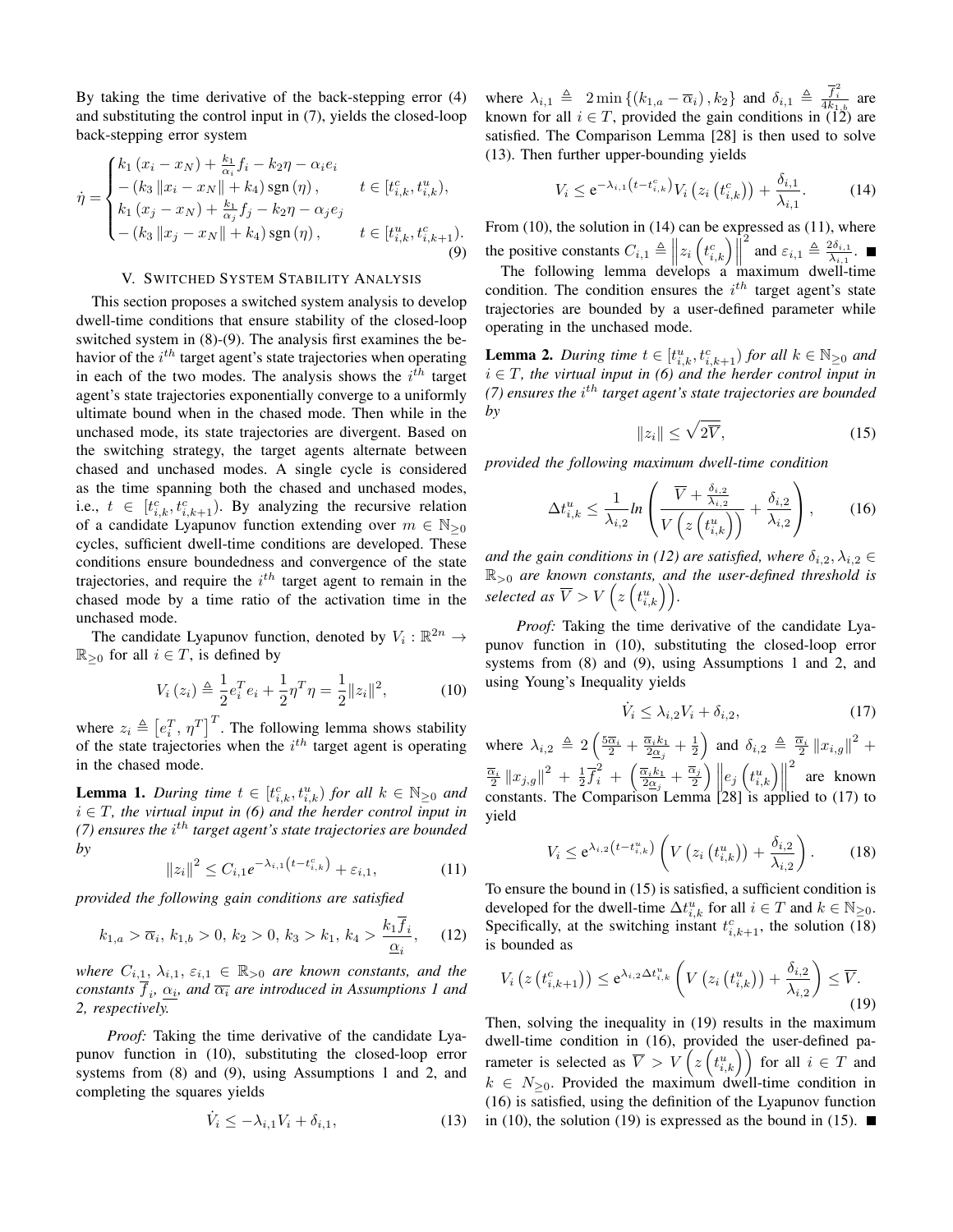In Lemmas 1 and 2, a single cycle of the chased and unchased modes were analyzed, respectively. It was shown that the state trajectories of the  $i<sup>th</sup>$  target agent are exponentially convergent and divergent when operating in the chased and unchased modes, respectively. Based on the convergence and divergence rates, Theorem 1 develops sufficient dwell-time conditions to ensure the herding objective is achieved despite the unstable mode. The developed dwell-time conditions will ensure that over consecutive cycles of switching instants, i.e.,  $t \in [t_{i,km}^c, t_{i,(k+1)m}^c)$  where  $m \in \mathbb{N}_{\geq 0}$ , the state trajectories will converge to a stationary point. Additionally, because the state trajectories can grow between consecutive cycles of switching instants, the dwell-time conditions will ensure the state trajectories remain bounded by a user-defined parameter.

To facilitate the analysis, the total activation time of the chased and unchased modes between switching instants for the *i*<sup>th</sup> target agent are denoted by  $T_i^c(a, b) = \sum^b$  $_{l=a}$  $\Delta t_{i,l}^c$  and

 $T_i^u(a,b) = \sum^b$  $_{l=a}$  $\Delta t_{i,l}^u$ , respectively, where  $T_i^c, T_i^u$  :  $\mathbb{N}_{\geq 0}$  ×  $\mathbb{N}_{\geq 0} \to \mathbb{R}_{\geq 0}$  and  $a, b \in \mathbb{N}_{\geq 0}$ .

Theorem 1. *The virtual input in (6) and the herder control input in (7) ensure the i<sup>th</sup> target agent's state trajectories are bounded for all time*  $t \in \mathbb{R}_{\geq 0}$  *such that* 

$$
\limsup_{t \to \infty} \|z_i(t)\|^2 \le V_i^* e^{\lambda_{2,i} \Delta t_{i,k}^u},\tag{20}
$$

*provided there exists an*  $m < \infty$ , sequences  $\left\{\Delta t_{i,k}^c\right\}_{k=0}^\infty$  and  $\left\{\Delta t_{i,k}^{u}\right\}_{k=0}^{\infty}$  such that the maximum dwell-time condition in *(16) is satisfied for all* k ∈ N<sup>≥</sup>0*, and the sufficient condition*

$$
T^{c}(km,(k+1)m-1) > \frac{\lambda_{i,2}}{\lambda_{i,1}}T^{u}(km,(k+1)m-1)
$$
\n(21)

*is satisfied.*

*Proof:* Consider a single cycle over the duration  $t \in$  $[t_{i,km}^c, t_{i,km+1}^c)$ . From Lemmas 1 and 2, the solutions of the Lyapunov equation in the chased and unchased modes given by (14) and (18), respectively, are used to yield

$$
V_i\left(z_i\left(t_{i,km+1}^c\right)\right) \leq e^{\lambda_{i,2}\Delta t_{i,km}^u - \lambda_{i,1}\Delta t_{i,km}^c} V_i\left(z_i\left(t_{i,km}^c\right)\right) + e^{\lambda_{i,2}\Delta t_{i,km}^u} \left(\frac{\delta_{i,1}}{\lambda_{i,1}} + \frac{\delta_{i,2}}{\lambda_{i,2}}\right),\tag{22}
$$

which provides a difference equation for the value of the Lyapunov function spanning a single cycle. Then using (14), (18), and (22), a recursive relation over  $m$  cycles yields

$$
V_i\left(z_i\left(t_{i,(k+1)m}^c\right)\right) \le C_{i,3} V_i\left(z_i\left(t_{i,km}^c\right)\right) + \varepsilon_{i,3},\qquad(23)
$$

where the positive constants  $C_{i,3}, \varepsilon_{i,3} \in \mathbb{R}_{\geq 0}$  and  $C_{i,3} \triangleq$  $e^{\lambda_{i,2}T^u(km, (k+1)m-1)-\lambda_{i,1}T^c(km, (k+1)m-1)}$  are known. To ensure the expression in  $(23)$  is a contraction, the inequality  $|C_{i,3}| < 1$  is enforced and solved to yield the sufficient condition in (21). Provided the difference equation (23) is a contraction, then  $V_i\left(z_i\left(t_{i,(k+1)m}^c\right)\right)$  converges to the fixed point  $V_i^* \triangleq \frac{\varepsilon_{i,3}}{1 - C_i}$  $\frac{\varepsilon_{i,3}}{1-C_{i,3}}$ . Additionally, because the dwell-time condition in (21) is specified over m cycles,  $V_i$  may grow within  $t \in [t_{i,km}^c, t_{i,(k+1)m}^c)$ . If the maximum dwell-time condition (16) is satisfied for all  $k \in \mathbb{N}_{\geq 0}$ , then using (10), the state trajectories are bounded by (20).

### VI. SWITCHING PROTOCOL SYNTHESIS

In this section, a switching protocol is synthesized for the herder's control input in (7). MTL formulas encode the sufficient dwell-time conditions developed in Section V given by (16) and (21). Then the encoded MTL formulas is used as constraints to a nonlinear optimization formulation. The solution to the nonlinear optimization formulation yields a switching signal that minimizes a cost function while satisfying sufficient dwell-time conditions in (16) and (21).

The maximum dwell-time condition in (16) is encoded by the following MTL formula

$$
\phi_1 \triangleq \bigwedge_{i \in T} \Box \Diamond_{[0,r_i]} b_i(t_j) , \qquad (24)
$$

where  $r_i \in \mathbb{N}_{\geq 0}$  is a positive integer such that the upper-bound  $\frac{1}{\lambda_{i,2}} \ln \left( \frac{\overline{V} + \frac{\delta_{i,2}}{\lambda_{i,2}}}{\frac{\sqrt{2} \left( \frac{1}{2} \left( \frac{1}{2} u_{-1} \right) \right) + 1}{\sqrt{2} \left( \frac{1}{2} \left( \frac{1}{2} u_{-1} \right) \right) + 1}} \right)$  $V(z(t_{i,k}^u)) + \frac{\delta_{i,2}}{\lambda_{i,2}}$  $\setminus$ in (16) is in the interval  $[r_iT_s,(r_i +$ 1) $T_s$ ). The MTL formula  $\phi_1$  specifies that every target agent should be chased at least once every  $r_i$  time steps.

The dwell-time ratio condition in  $(21)$  is specified over m cycles of switching through both the chased and unchased modes. To encode the dwell-time condition as an MTL formula, a sufficient condition over one single cycle  $(m = 1)$  is required. A sufficient dwell-time condition over a cycle yields<sup>4</sup>

$$
\Delta t_{i,k}^c > \frac{\lambda_{i,2}}{\lambda_{i,1}} \Delta t_{i,k}^u.
$$
\n(25)

Since the duration  $\Delta t_{i,k}^c$  for the chased mode is a ratio of the maximum duration  $\Delta t_{i,k}^u$ , substituting (16) into (25) yields

$$
\Delta t_{i,k}^c \ge \frac{1}{\lambda_{i,1}} \ln \left( \frac{\overline{V} + \frac{\delta_{i,2}}{\lambda_{i,2}}}{V \left( z \left( t_{i,k}^u \right) \right) + \frac{\delta_{i,2}}{\lambda_{i,2}}} \right), \quad (26)
$$

which offers a lower-bound for the duration  $\Delta t_{i,k}^c$ . The MTL formula that capture the sufficient condition are formulated as

$$
\phi_2 \triangleq \bigwedge_{i \in T} \Box(\neg b_i(t_j - 1) \land b_i(t_j) \rightarrow \Box_{[1,s_i]} b_i(t_j)), \quad (27)
$$

where  $s_i \in \mathbb{N}_{\geq 0}$  is a positive integer such that the lower bound

$$
\frac{1}{\lambda_{i,1}} \ln \left( \frac{\overline{V} + \frac{\delta_{i,2}}{\lambda_{i,2}}}{V(z(t_{i,k}^u)) + \frac{\delta_{i,2}}{\lambda_{i,2}}} \right) \text{ is in the interval } [(s_i - 1)T_s, s_i T_s).
$$
  
The MT formula do specifies that once a target agent enters

The MTL formula  $\phi_2$  specifies that once a target agent enters the chased mode, it should remain in that mode for at least  $s_i$  time steps. Then, a mixed-integer nonlinear program over a receding-horizon at any time index  $l \in \mathbb{N}_{\geq 0}$  is formulated as

<sup>&</sup>lt;sup>4</sup>By construction, if every individual cycle of switching (i.e.,  $m = 1$ ) satisfies the dwell-time ratio condition in (21), then it follows for any  $m < \infty$ cycles (21) is satisfied.